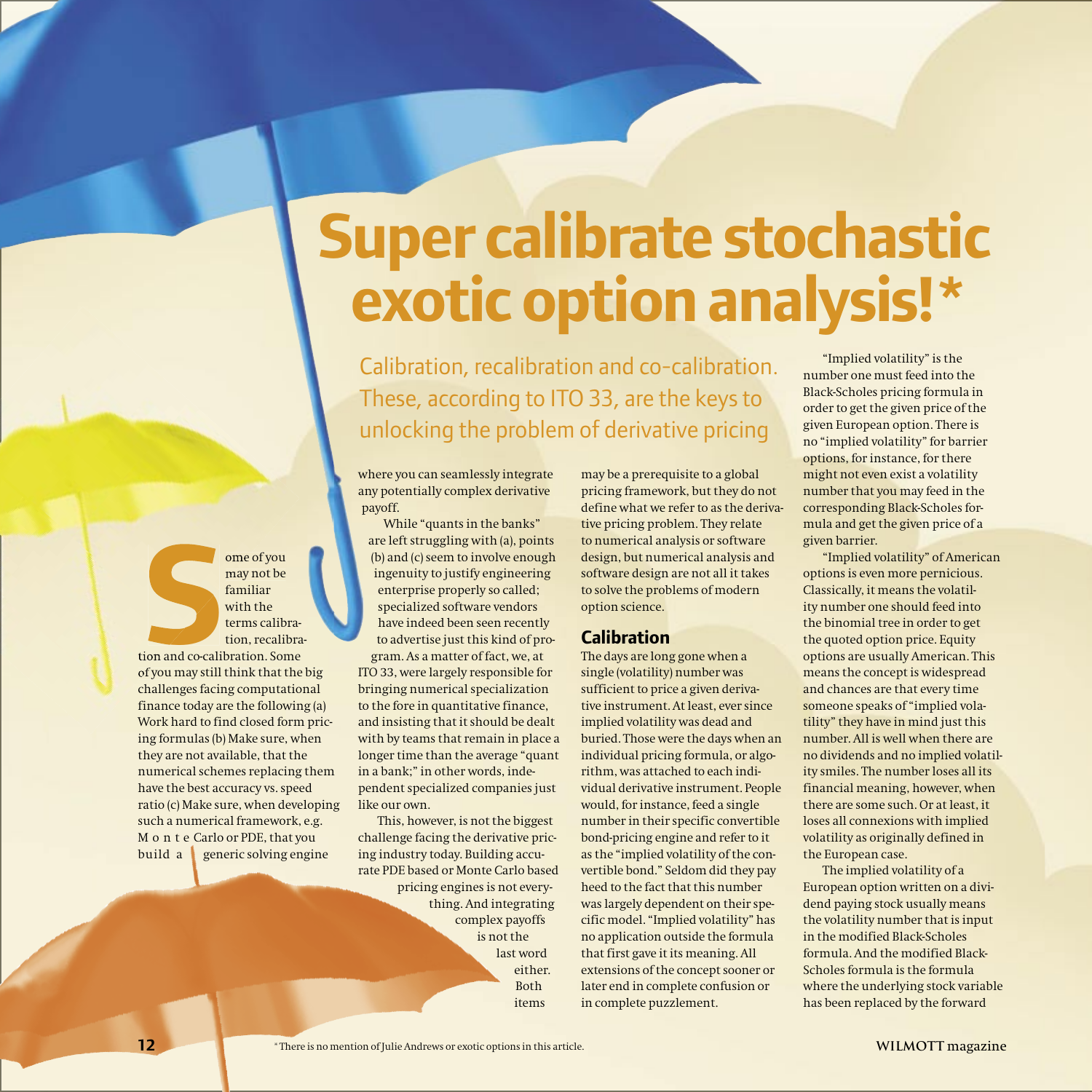price of the stock, i.e. the stock less the present value of future dividends. American options on dividend paying stock, on the other hand, are evaluated in trees or lattices where the explicit process of the underlying is discredited. The volatility number appearing in the algorithm is the diffusion volatility of that process. In order to connect the "implied volatility" of an American option with the "implied volatility" of a European option, one has therefore to be very clear about the discretized stochastic process in the American algorithm. Usually, it is the process of the underlying spot price, not the forward price, and dividends are explicitly modeled as deterministic jumps generating what is known as "jump conditions" for the option price. The "implied volatility" number is then understood as the coefficient measuring the diffusion of the underlying between the jumps, and it can be wildly different from the diffusion coefficient of the otherwise continuous forward price, in case dividends are cash.

The case of smiles is even more perplexing. Equity options usually trade under implied volatility smiles. This means that two options of different strikes and maturity dates do not reflect the same volatility number in the Black-Scholes formula. The question then becomes (disregarding dividends): Should an American and a European option, with otherwise identical terms, be priced with the same "implied volatility" number? Obviously not, for the American option is pathdependent and sensitive to the volatility observed along the path of the underlying all the way to the exercise boundary, while the

implied volatility of the European option is the average of such volatilities up to its maturity. It is not even the case that the American Call and the American Put of same strike and maturity can be priced with the same implied volatility number. As Put-Call parity fails in the American case, the Call and Put become two separate entities with completely separate optimal exercise policies, and whatever relation there might subsist between their two values will itself depend on the smile model.

In other words, one has to solve a full smile problem in order to price the American options, given the prices of the European options. This means one has first to make an assumption on the stochastic structure of the underlying process capable of explaining the European smile (Is it general diffusion, jumpdiffusion, stochastic volatility, a mixture?), then calibrate the parameters of that process, and finally price the American option.

The key word here is "calibration." In practice, it means that the value of a single American option depends not only on the full set of European option prices, but also on the theoretical smile model that one has to choose independently. What adds to the difficulty, in the case of equity options, is that the observed option prices which are constitutive of the "smile" are usually the prices of the American options, not the European. This means you have to solve a (very hard) smile problem, based on calibration to American options and almost certainly complicated by the presence of dividends, before you can even get the price of a European option!

In sum, no proper derivative pricing model (or algorithm, or

engine) is conceivable today, which requires just the entry of a single volatility number and is consequently attached to a single derivative instrument. The engine has to come complete with a full smile model (or models), a calibration procedure, and a universe of other related instruments and prices among which to pick the liquid set to calibrate the model against. This has dramatic consequences on model design and software architecture.

#### **Recalibration**

Calibration is only a technical facility. It is not reality. In itself, it does not pose the real problem of derivative pricing (let alone solve it) and is only part of it. Calibration is just the technical capacity to find a combination of parameters of the given stochastic process such that the theoretical prices of some given derivative instruments match their empirical prices. (Speed of calibration is a real problem, though, and the word "calibration" in our threetiered maxim matters only to the extent that there is a calibration routine, therefore a calibration overhead, at the core of the engine.)

Reality is recalibration. The real derivative pricing problem begins with recalibration and we must, in a sense, solve a recalibration problem before we consider calibration or even think of the best model to calibrate. As soon as we take stock of what we wrote before, namely that no derivative pricing model is possible today that does not primordially rely on calibration to the market prices of several relevant derivative instruments, we are already commit-

**Implied volatility is the single most significant concept in the entire past history of derivative pricing. (No wonder it is the very concept we are presently striving to evict)**

ted to recalibration, for the market prices of those derivative instruments will certainly change the next day, therefore will pose the question of recalibration.

Take implied volatility. This is the single most significant concept in the entire past history of derivative pricing. (No wonder it is the very concept we are presently striving to evict.) And the reason it is so significant is the particular way it is oriented. The concept of implied volatility flows from reality to the theoretical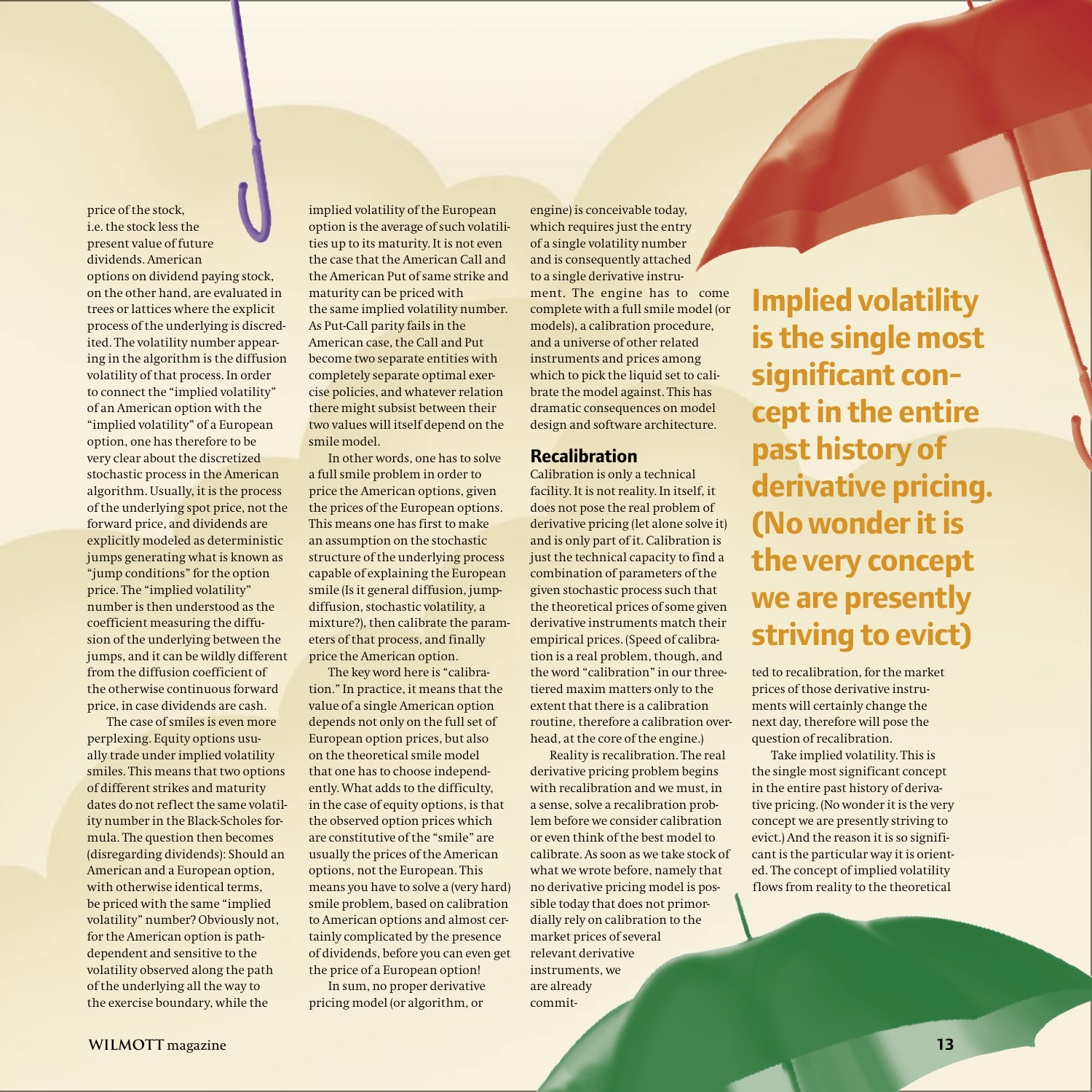# **the danger was that a technical answer would be mistaken for the real answer and calibration perceived as the ultimate goal**

model, not the other way round. Technically, it is the number to plug into the first historical derivative pricing model (the Black-Scholes formula) in order that the model matches empirical reality. This is what gave it its name. On the surface, "implied volatility" just means that we invert the Black-Scholes formula against the option price and imply the corresponding volatility number. But what "implied volatility" really means is that implied volatility will change everyday because the empirical price of the corresponding option will change.

Implied volatility is thus essentially – not accidentally! – a recalibration concept. And to the extent that implied volatility has meant the reality of option pricing in its infancy stage, recalibration will mean its reality in the present, full sense of the term. That there should be no intermediary stage and that we should jump directly from implied volatility to recalibration without even pausing at calibration, is due to the fact that implied volatility concerned a single derivative instrument in each given instance and that calibration was in fact hidden behind a trivial root-finding procedure. We may thus lay it down: The technical generalization of implied volatility is calibration; but its real generalization is recalibration.

Changes of implied volatility precipitated the need of option pricing

models more general than Black-Scholes: the so-called "stochastic volatility models." The very rich smile literature consequently flourished, and it was dominated by calibration. Indeed, due to what we shall call a "necessary accident" of the smile models that were proposed, everybody's attention was momentarily diverted from recalibration (when it should have been the next dominant concept after implied volatility).

As stochastic volatility models typically involved more than one parameter and calibration to the time series of implied volatility numbers was out of the question on account of the forward-looking character of derivative pricing, calibration of the model parameters could follow no other route than instant calibration to a collection of different option prices. Happily (or shall we say, unhappily?), stochastic volatility and correlation happen to also produce option smiles and skews, so the temptation was just too great to try to match those.

We think this was the single most unfortunate detour that derivative pricing could ever take.

Indeed the danger was that a technical answer would be mistaken for the real answer and calibration perceived as the ultimate goal. Not mentioning that a metaphysical presupposition was being smuggled in, namely, that the given smile model was the true model and the only question remaining a technical one: how to calibrate its parameters. When implied volatility was all we had, there was no such risk. The simplicity of the concept somehow safeguarded it. Implied volatility was so evidently changing that no one believed it was true. And it was so naturally different from one option to another that no one could forget the shallow empirical concept that it was. (This is the reason why Black-Scholes is so robust by the way.) By contrast, the technical effort involved in the calibration of stochastic volatility models gives a wrong feeling of depth.

Not to say that our favorite smile model should not be calibrated to the present smile! Like we said, this is a technical prerequisite and is just the generalization of the technical meaning of implied volatility. But necessary conditions should not be confused with sufficient ones and the solution of the real derivative-pricing problem, as we come to perceive it now, will consist in smile models that can internalize recalibration.

Traditional stochastic models (Heston, Bates, Pan Duffie Singleton, etc.) fail to internalize recalibration because the only way to recognize the fact that their calibrated parameters will change stochastically over time is to postulate an external stochastic process governing those changes. The chain of models thus never closes off; a given stochastic process is always followed by another, the given model is critiqued by a meta-model and recalibration is always perceived as an accident (or a "dangerous supplement," to use an expression from Rousseau and Derrida).

Placing recalibration before calibration has deep consequences, and not just on the class of acceptable models or the algorithms that can make them work. It may indeed take nothing short of Derrida's overturning of the metaphysics of presence and its replacement by the movement of différance to provide the philosophical backing of our new science of derivative pricing. Positing recalibration (not calibration) as the founding category and enabling structure of our smile models (and more generally, science) not only implies that the smile models are not true or were not even supposed to be true, but it dismisses truth, or even presence itself as the central mode of thinking. (And presence is here a more general category than truth, as it includes rational-

ism, empiricism, phenomenology, transcendentalism, pragmatism, in a word, all philosophies whose founding principle, in the last analysis, lies in the order of the logos, whatever its forms: reason,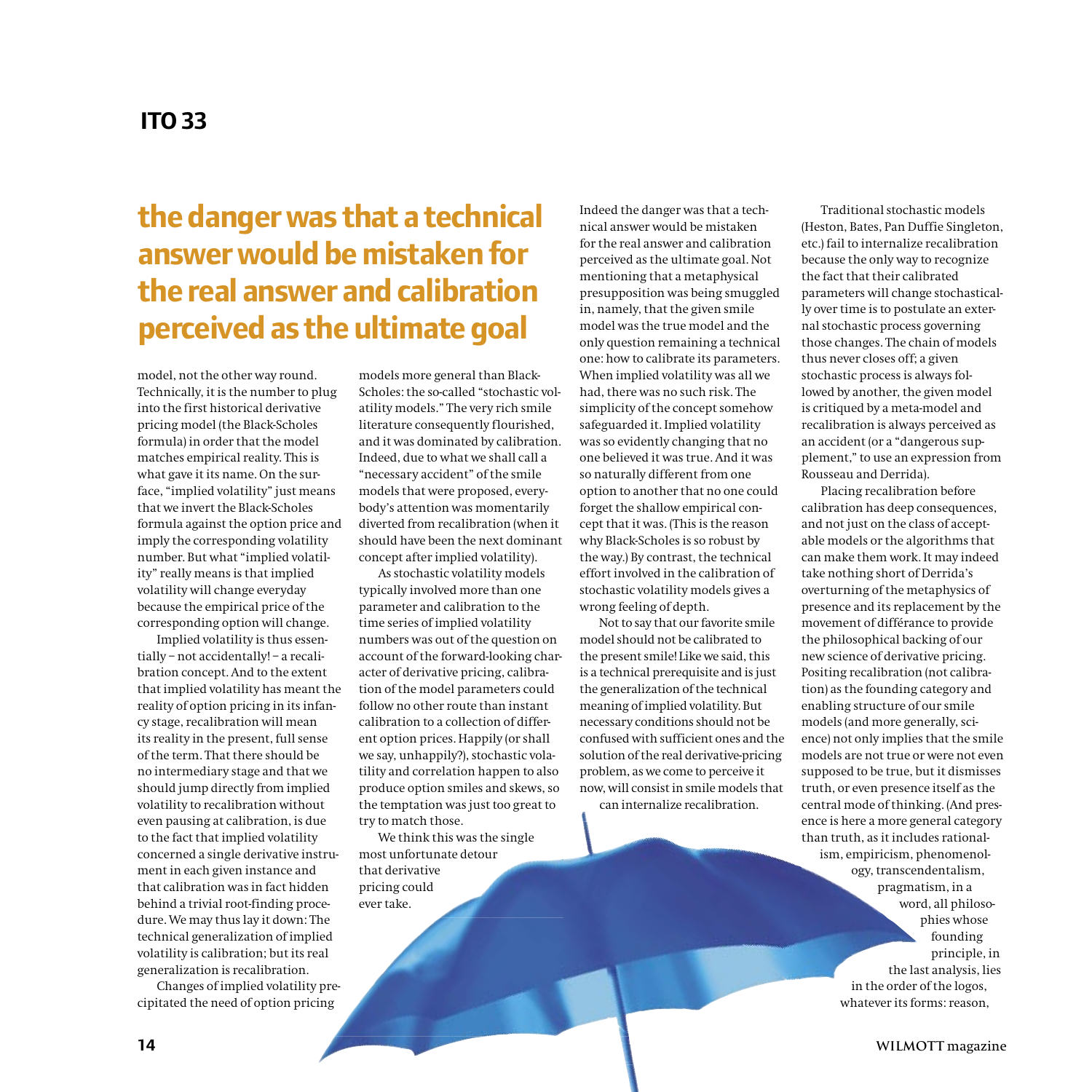fact, intuition, condition of possibility, performativity.)

Re-calibration means that we start with the failure of a model rather than with a model, with the reiteration of a procedure (calibration) supposed to bring a given model in coincidence with reality - thereby investing it with presence - rather than with the procedure itself. It means that our philosophy has, from the start, assimilated the paradoxically sounding and far-reaching revision brought up by Derrida's *différance*, namely, that the self-present moment of truth, or the fulfilment of meaning (i.e. perfect calibration), shall forever remain deferred, and that there shall always subsist, in its place, the essentially mute and inanimate and improper, in a word, the essentially different body of the sign (i.e. a material instance of recalibration). The whole category of presence is derivative on the non-present and the radically other; *différance*, as Derrida says, is "older" than *Being*; the ideality of meaning is derivative on repetition; not the other way round. Recalibration, we may say, is an originary repetition.

That recalibration should be our first philosophy and our first enabling structure is not due to the *a posteriori* recognition of the inevitability of recalibration. It is not that the proposed smile models invariably break down in practice and that the parameters that were supposed to remain constant in theory invariably end up stochastic. Rather, one has to recognize the necessity of recalibration as the distinguishing character of derivative pricing, that is to say, as an *a priori* requirement. Derivative pricing models are meant, by definition, to price the derivative instruments for the purposes of trading; and the trading of

those instruments will, by definition, introduce states of the world not previously spanned by the pricing model. Pricing-and-trading European options with the Black-Scholes equation introduces a market for implied volatility and creates new states of the world (of stochastic option prices) not previously accounted for by Black-Scholes. And supplementing the Brownian motion of the underlying with a stochastic process for its volatility (e.g. proposing Heston after Black-Scholes, etc.) will not help because the parameters of the augmented process will in turn become stochastic as soon as the "new" option prices are submitted to trading, etc.

This is the essence of the market, perhaps even its defining characteristic. As such, it should be reflected in the pricing model. Pricing is structurally inseparable from trading; consequently recalibration should be structurally inseparable from the smile model. A key observation about the regime-switching model is that the stochasticization of a regime-switching model is still a regime-switching model. In other words, the meta-model in charge of describing the recalibration of a regime-switching model is identical with the object-model. Another key observation is that we have never assumed, in the build up of our argument, that the calibration set was exhaustive. We may be calibrating to the vanillas and the barrier options today, therefore temporarily settling for an instance of the regime-switching model, but in no way are we hiding from the fact that we would have had to calibrate to an even stranger exotic, non intrinsically replicable by the instruments we were initially calibrating against, had the traded

price of such an exotic been available!

Exhaustiveness of the calibration set is another name for market completeness. If no calibration to any additional derivative instrument is supposed to bring additional information, then all the additional derivative instruments are supposed to be replicable by the ones we have used for calibration, under the calibrated dynamics. Conversely, if the traded price of some strange exotic turns out to be consistently different from the price of the dynamic strategy that would replicate it perfectly under the calibrated dynamics, yet this price coexists with the traded prices, as previously calibrated against, of the instruments involved in the replicating strategy, then only a stochasticization of the calibrated dynamics can explain the price of the strange exotic. This circumstance need not present itself in actuality (the exotic need not exist). All we need is its mere possibility and recalibration will be a necessity.

The strange exotic might not exist, let alone trade, today. However, the fact that our regimeswitching model will only be numerically, not structurally, different from its stochasticization and the fact that we are computing a HERO in all instances of pricing and hedging today, imply that the very same regime-switching model will be able to price that strange exotic tomorrow with different parameters and that today's HERO may be picking up in advance the result of

tomorrow's stochasticization. That the price of that hypothetical exotic instrument should be hidden today, and only revealed tomorrow, does not mean that our regime-switching model does not possess, as of today, a view to recalibration. This is how the regime-switching model can internalize recalibration.

The ability to internalize recalibration is the secret of robustness. To repeat, its two main components are acknowledgement of market incompleteness (or HERO) and self-similarity of the model through stochastic augmentation. Robustness and recalibration are the real successors of "implied volatility." As such, they are the real solution of the derivative pricing problem, or smile problem. Note that no given instance of the regime-switching model is in itself the solution. Its repetition is. (Or rather, its repeatability, what Derrida would call "iterability.") Individually, the regime-switching model is an inanimate sign, a dead structure whose sole purpose is to get inscribed within the chain of recalibration and indefinite deferral of the moment of presence. No wonder it is nameless ("Nobody"). It is just a written trace; it captures what has always been going on in all other cases of quantitative models that people have been writing, indeed what has always been going on with writing in general. Only it does so more adequately and self-consciously than any other model. In a sense, the quantitative model is always left behind, as a trace, and recalibration always gets